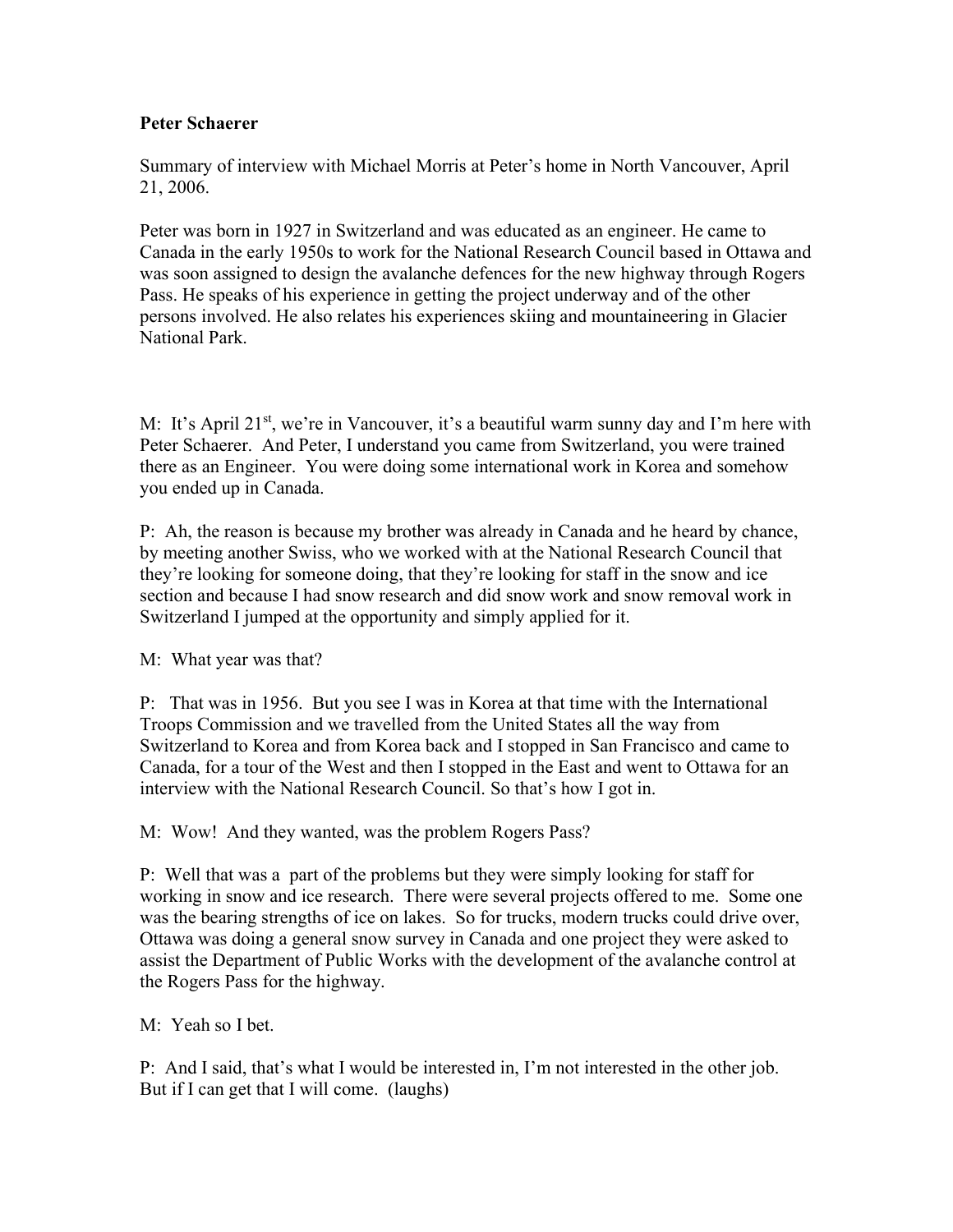M: Yes, well I bet as someone coming from Switzerland the mountains probably felt more what you were interested in?

P: Yes that's true and it had to do with Engineering work, I was trained in Engineering work I preferred Engineering rather than just plain research.

M: So what was your impression when you first got to Rogers Pass or did you have an impression before you got to Rogers Pass about what it was going to be like?

P: Not exactly. It was just a mountain area with highways and what's the unique part was the travel by the railways you know. Hardly any people living in the mountains. No roads.

M: It must have been very exciting to come upon a new path to put a big project like this, cause this was part of you know, this was part of a national project to create a Trans Canada highway and this part, had been the hardest part perhaps of the whole Canadian Pacific Railroad to build.

P: Yes it was interesting.

M: Especially with the avalanches part.

P: Yes it was interesting, yes. But I looked at it as a job, I had to do that and fine.

M: So you, were you the one who laid out where the avalanche sheds are?

P: Uh yes, uh we had an autographer (audographer) three previous winters and he had surveyed all the avalanches and identified the avalanche paths, and my job was simply to do the engineering work and decide for each avalanche path what type of control would be most feasible.

M: Right. So there's about 160 avalanche paths.

P: That's right.

M: Yeah

P: Yeah. I didn't realize there were that many, yeah. So I went through all of them and decided for each one of them what was the best control.

M: Some would be, what was the different choices, artillery?

P: Oh, that was part of it but it was, first of all see whether the highway could be moved to a different location. The highway line was more or less already staked out and I checked it and seen whether any changes could be made, for example moving the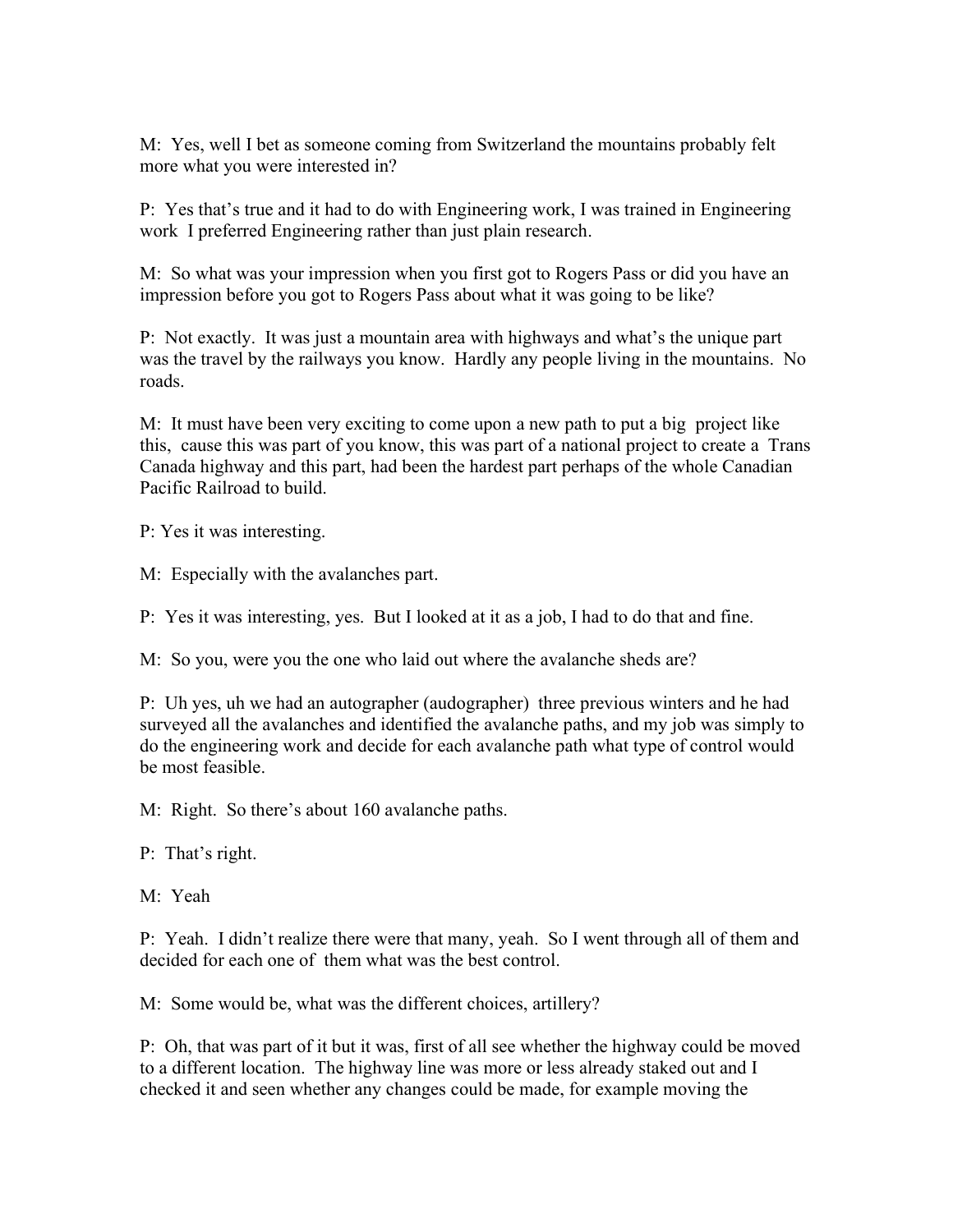highway further out of the valley away from the avalanches and uh improving the highway location.

M: Right. I'm just going to move this microphone up a bit.

P: That's the first choice.

M: So you laid out where the snow sheds are and there were some of course avalanche paths with mounds.

P: There were some we could build mounds, and see, we had a lot of mounds because the contractor building the road, the grading contractor was anxious to do some additional work, he had some machines there and obtain some additional payment for his machines cause they had bid on the unit price for the highway grading and this was additional work which they could always get well paid for their machines.

M: Right. And there were some, there must have been a few dykes, diversion dykes, I know there's one in the Beaver Valley.

P: Ah yes, well if you, that one in the Beaver Valley was around much later, it was much later when the highway was already in place. And das is, we didn't, I cannot think of any other dykes that was built at that time.

M: Yeah, well there's a little one by Tupper, but that could have been later. So

P: No, the big dykes are above the snow sheds, sort of channelling and keeping the avalanches in the narrow channel.

M: Right, that must have been quite a job.

P: And these were quite deep, yeah.

M: Yeah. In our bearing research we found a grizzly bear that was denning right at the very top of the Single Bench dyke.

P: Oh yes.

M: Right at tree line, yeah. Did you, did you have any problems with bears in the summer time when you were there.?

 P: Oh yeah, many (laughs) many bears yeah. We had on the summit about where's the uh, oh what is there, gosh, behind uh, camp. Oh the sand shed, and salt shed is there now right, that you used to be the place of our snow observation plot and we had a precipitation gauge in about twice, I think even three times I made, we got the precipitation gauge there, and the schleiss sheet, there.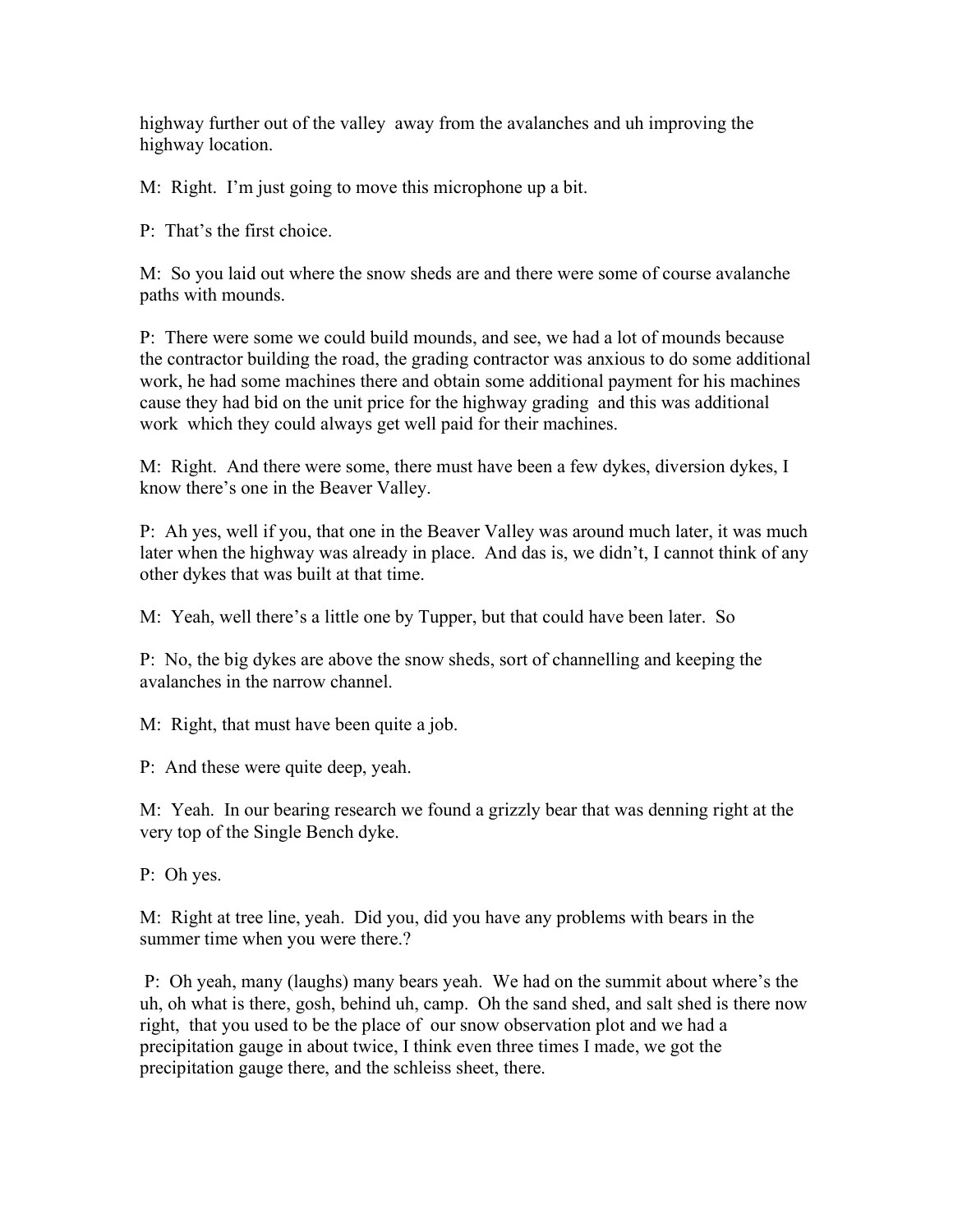M: There still is, there still is a study plot there.

P: No, no study plot, the study plot is on the other side of the camp now. It's sort of on the west side of the camp buildings, west side of the bunkhouse. That's where our study plot used to be.

M: Okay. Yes, and there was some controversy….

P: We had, we use, we were out in Glacier, with them and we went up there to make our snow observation every day.

- M: Glacier Station, yeah Glacier Station area.
- P: Yeah, Glacier Station, there were some houses.

M: There were some houses, yeah, there were some houses down there.

P: Yeah, there were some houses of staff that operated the fan for the tunnel.

M: Uhem

- P: And the old school house used to be the, we had the kitchen in the schoolhouse.
- M: Wasn't there a park warden living there?

P: A park warden was also, he was closer to the station there, yes.

- M: Uhem, do you remember who that was?
- P: Uhmm, Thomas, Orville Thomas was there, he was the four park warden there.
- M: His last name was Thomas or his first name?
- P: Yeah, his last name was Thomas. Orville was his first name.
- M: Oh, Orville Thomas.
- P: Orville Thomas, yeah.

M: I've never heard that name before.

P: He uh, he was no park warden there, he had an encounter with a grizzly bear once earlier and it was just about over, he had a scar there and he was sort of slow in speech after this and uh, adventure with the grizzly bear.

M: Was that in the park too?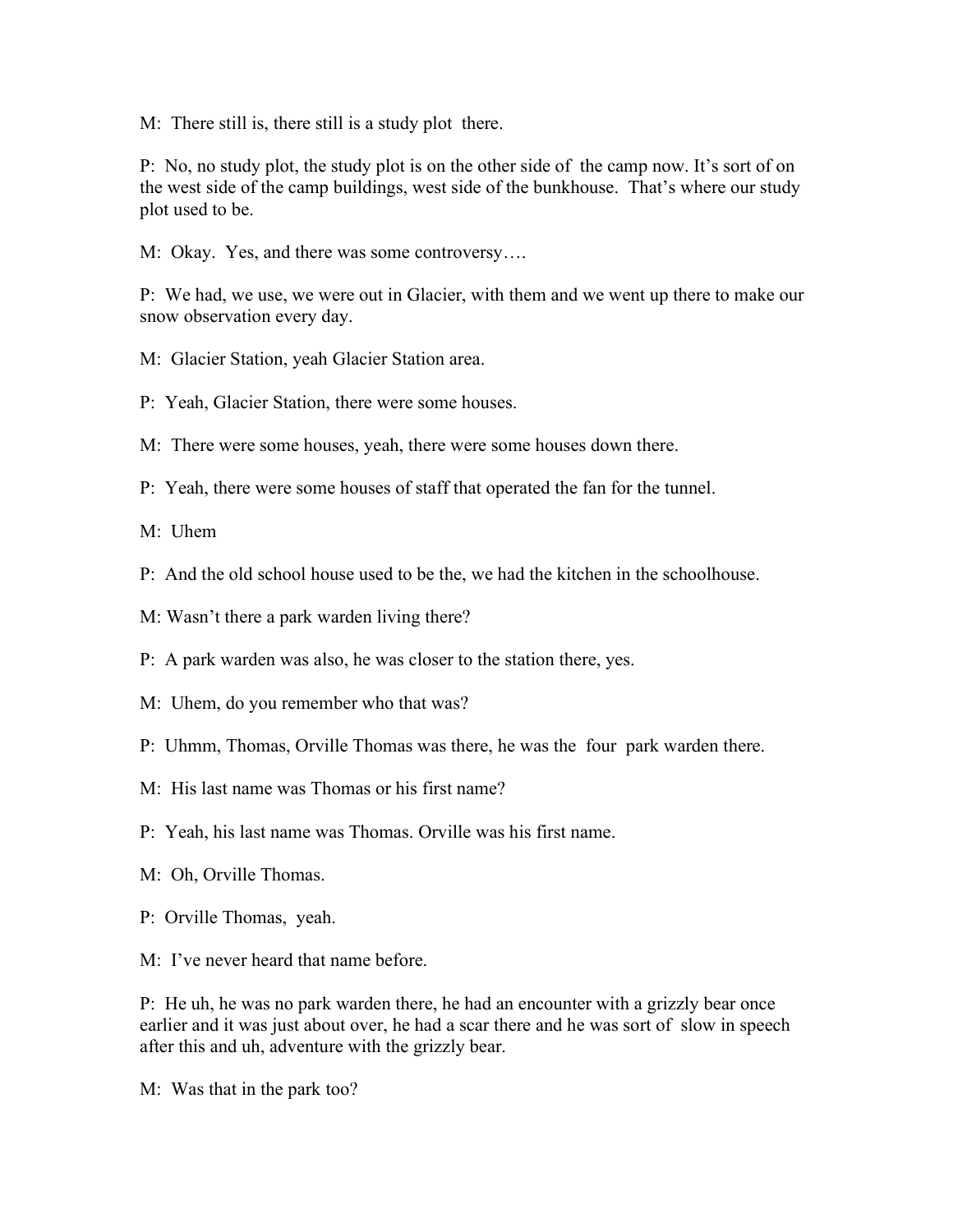- P: I don't know where it was.
- M: Oh, well I've never heard of this.

P: Ah, and then he worked down, then later he worked down in Revelstoke in the uh, compound, and he was also trained as a blacksmith he uh, he assistend there as a blacksmith. In the maintenance compound at Revelstoke, Park's maintenance compound at Revelstoke

M: Yes. Right. I worked there a number of years too.

P: Yeah, probably. (laughs) Probably he retired before you.

M: Oh, Oh, yes. Oh for sure.

P: It could be, yeah.

M: Yeah, no, he certainly wasn't there. But I uh, I know the place I used to have an office there.

P: And then this park warden was right where the highway was. The park warden's cabin had to be moved because the highway went right through that location. But it's a little above the railway station.

M: Yeah. We have a map because we did an interview with Norman Brewster who was working for the railroad there. We have a map showing all the different uh areas down there.

P: Oh yeah.

M: Uhmm the, I remember the hotel, you know, what we call Glacier Park Lodge today is up at the summit of Rogers Pass.

P: Yeah, the hotel ground, yeah.

M: Now we've, my, it was my understanding that the hotel was, was built because there was the thought that there would be the potential for entrapment, that people might get caught, might get locked into Rogers Pass and that there would be a need to stay there. Is that correct, is that why, is that the rationale?

P: Now which hotel are you talking about?

M: Glacier Park Lodge.

P: Oh, oh yeah.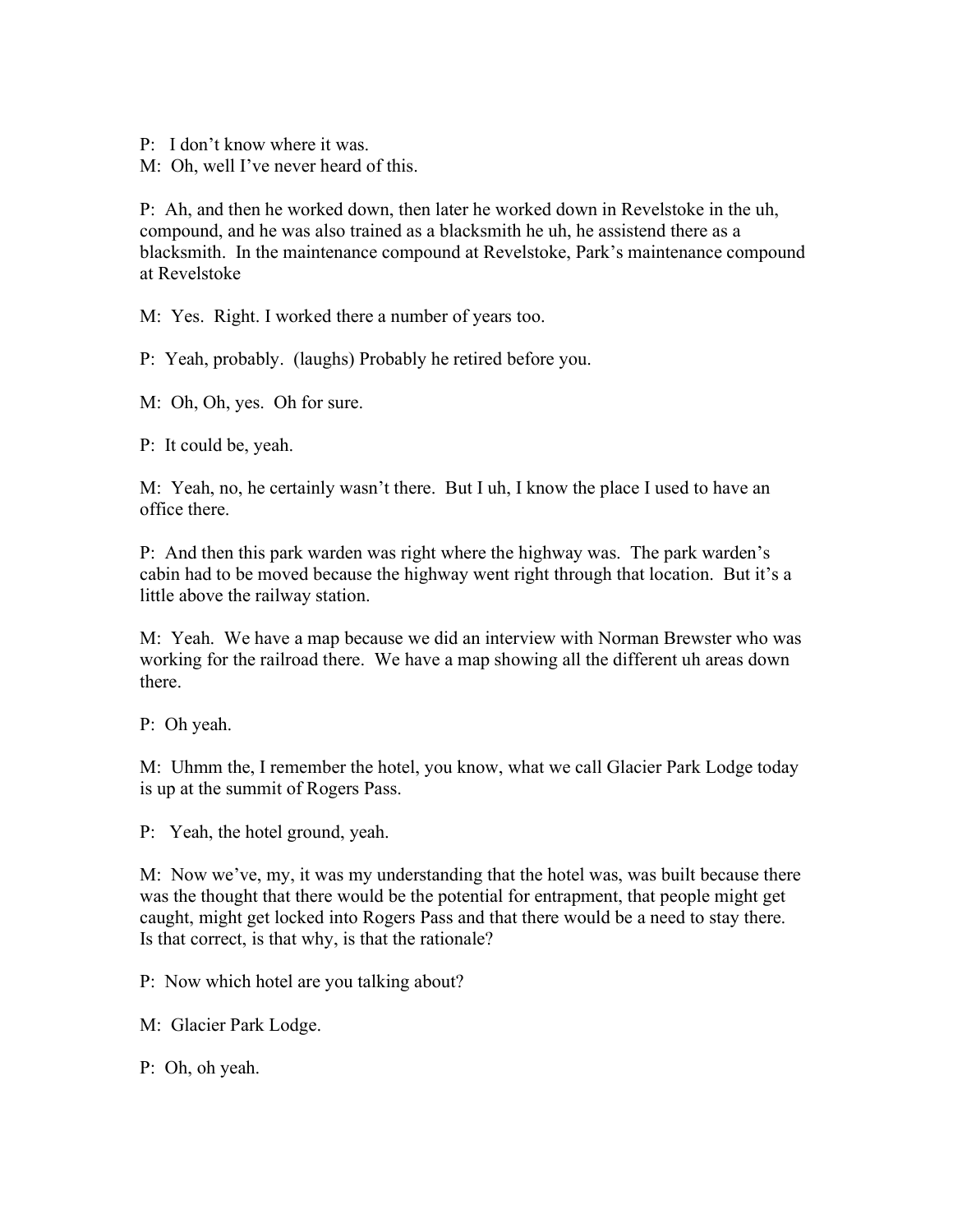M: That's what we used to call the Northlander.

P: Oh yeah. That's what used to be called the Northlander. Yeah, that was part of the idea, that's why they wanted a hotel. With the highway being closed that the guests could stay in a place yeah.

M: Yeah. Was that something you agreed, did you think that that was justified or was it just….

P: Oh yes it was, we thought the avalanche problem would be actually worse, than it is now, the highway would be closed more frequently than it turned out to be.

M: Okay. Did you have sort of a, like Engineers like having numbers, sort of a design saying we expect this highway to be closed a certain number of days per year. Did you sort of have a number?

P: I could but I could have to look it up in an old report.

M: I don't know where I remember this, perhaps something that Fred Schleiss might have told me but I thought it was my impression that the original design called for the highway possibly being closed ten days a year some winters.

P: Something like that, yeah.

M: Obviously if winters…

P: I can get my old report if you want to stop, interrupt our interview.

M: Sure

P: So I have my report on the avalanche defence for the Trans Canada Highway, the Rogers Pass which I wrote after I left, finished the work. And was published by the National Research Council 1962. And I thought, made three stages of defence. One is uh, a sort of a building, snow shed, and uh two is supplementary artillery and the second stage is when we got more serious, we might build more defences, earth, and erect more snow sheds and so I take for the first stage of defence, we have some uh, structures, snow sheds and too with artillery fire, and this was essentially what has been done and is still probably the type of defence that is still in place now. We never got into an aesthetics, well once early, when we built the initial snow sheds.

M: That's the single bench shed.

P: That's the single bench shed, yeah. That was the only one that was built later but uh, one could go further than that in mind, if the really demand increases that we build more snow sheds but the artillery fire proved to be really successful with the eliminating of more structural defences. And so I have estimated at that time the highway would be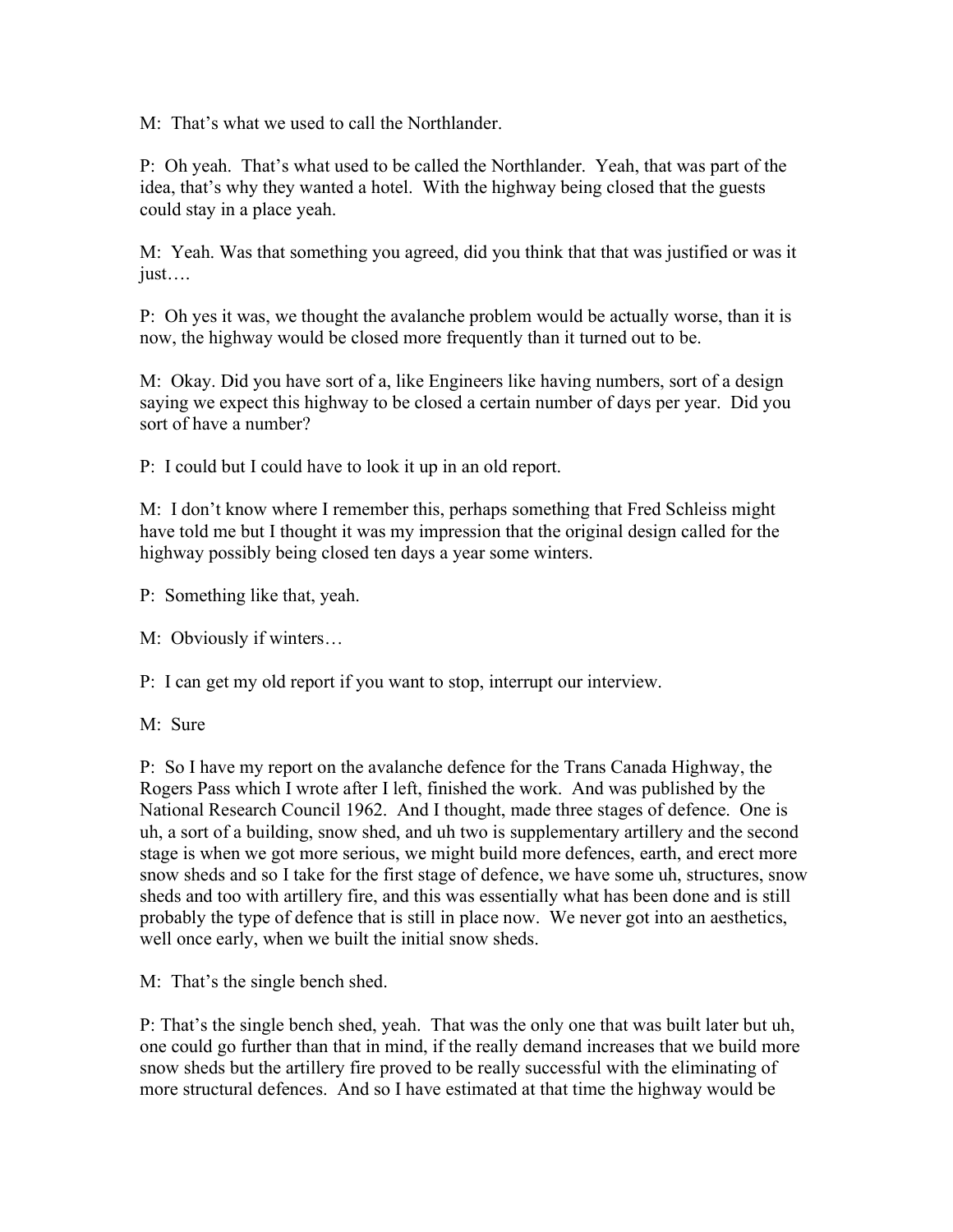closed 6 or 8 times for a total of 12 days in an average year. And the duration of one closure might vary between 4 hours and 6 days. So the longest I've been closed was for about 7 days, in 1972, January '72.

P: That was a big winter, yeah.

M: Big winter, yeah. We've had big winters in the '90s that had almost as much snow actually.

P: The '99 winter now that had more snow.

M: Yeah.

P: That one in 50 years

M: But in came kind of regular. It didn't come in big storms it just kept snowing a little bit and stop, snowing a little bit and stop, so it was manageable, it wasn't quite the spectacular year that '72 was.

P: So that was '76, '67 was also one of those winters. It snowed just continually, it was also a record for the one in thirty years maximum winters. And then the '72 again.

M: Right. Of course now we're living in an age of climate change.

P: Yes

M: And so we know that snow fall amounts vary a lot in Rogers Pass anyways, so now it's a bit of a you know, no one knows what, what climate change will bring to us in Rogers Pass, but what we do know is the traffic has grown, an average of 2% per year since the highway opened.

P: Hmmm

M: …..And that's a lot. So just inside of 30 years the traffic has doubled. And it shows no sign of slowing down. Plus the makeup of the traffic now is much more big trucks.

P: It is.

M: So, it's, it, they, you know if you talk to people like Bruce McMahon who now is leading the Avalanche Control in Rogers Pass, you know, his big headache is dealing with the traffic more than dealing with the avalanches.

P: It seems to be a traffic problem more than an avalanche problem.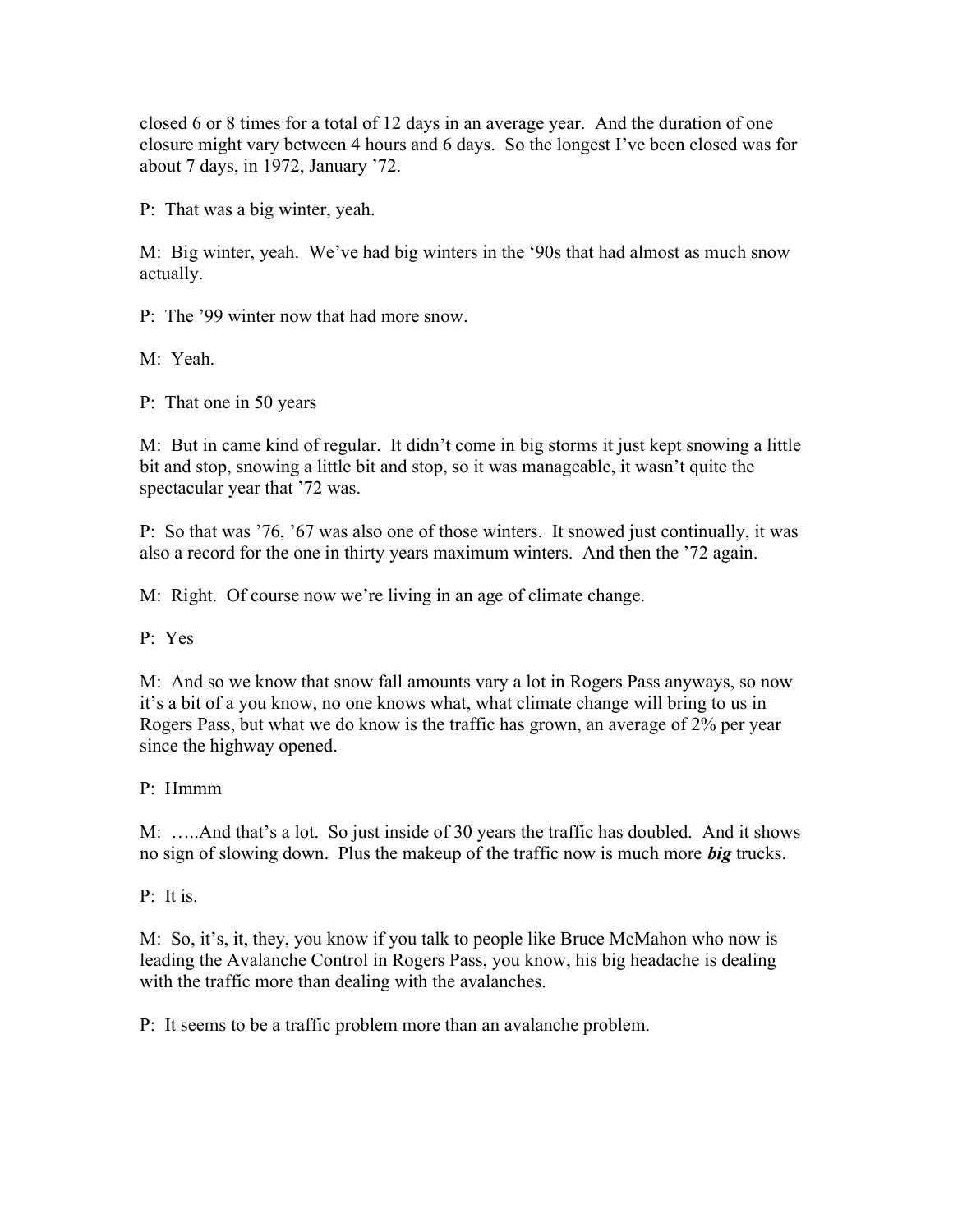M: Well the avalanche is still 50 but the traffic has made it big. You know, when it's time to release the traffic there's an *awful lot of* traffic to deal with. So, and I think, down the road, I don't know if we'll ever see that highway twinned, but we're going to see perhaps sections of it twinned or….you know something's going to happen to that highway eventually in terms of expanding it's capacity.

So that will sort of open up this avalanche design problem one more time.

P: Yes, it will continue.

M: Yeah. But it certainly has, you know, your design has proven extremely successful.

P: Yeah

M: You know, given that it was uh implemented in the early 1960s and it's now over  $40$ years later. It's still basically the same program that was launched at the beginning.

P: Yeah it is.

M: Yeah. So I expect when we get around to our  $50<sup>th</sup>$  Anniversary there will be lots of to do about it. Certainly, I think the park will, will….

P: When is the  $50<sup>th</sup>$  of, oh when the highway was opened.

M: Well I'm not sure exactly, what exactly date we'll choose because maybe we'll choose the date the highway was officially opened…

P: Yeah

M: ….50 years later, so that would be probably sometime in 1962

P: '62 or '63. I think in '63 it was opened.

M: Michael, I think it was opened, I'm not sure, we'll have to check on that but uh, anyways that  $50<sup>th</sup>$  Anniversary is coming up, but uh, the avalanche work started before that.

P: It started, yeah. '55 huh? Roughly huh.

M: Right, so we've already sort of past that date.

P: '54. Fifty-three, fifty-four was also really big snow and avalanche winters they were lucky just so they could observe and record all those avalanches.

M: But what about during the construction, was avalanche control work going on in the late '50s early '60s.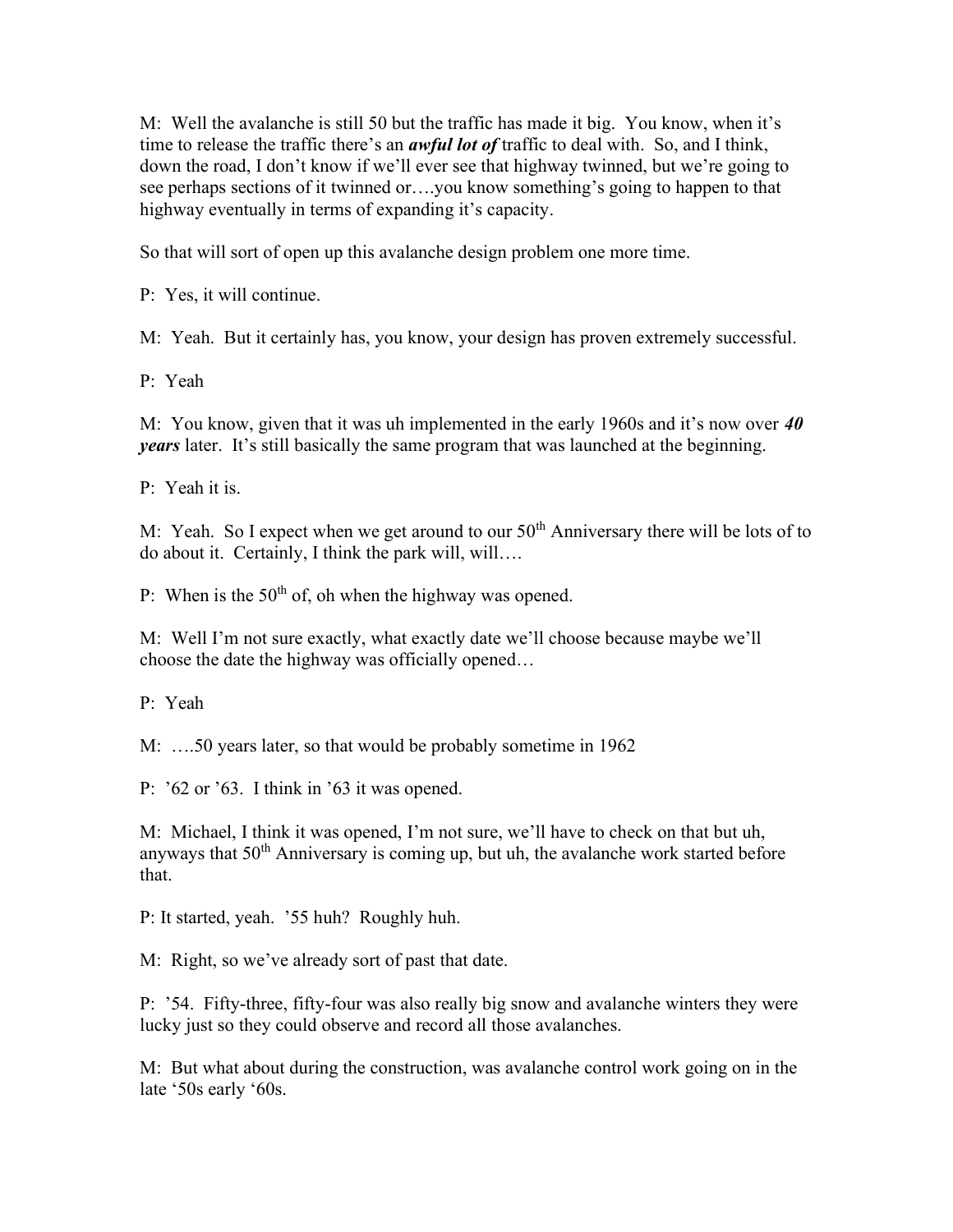P: No. No I, all construction work stopped in the winter.

M: Stopped in the winter.

P: Yes

M: Okay

P: They couldn't handle the snow pressures, snow that fell on the grade. You would have to plough. You cannot build highway grade with the snow.

M: No, I didn't think that was….Right, yeah, it's still something to see some days. Well that, I think that was a very exciting uh chapter. Did you do any, when you were in Rogers Pass in those years, were you always working or did you have time to go skiing or Mountaineering.

P: Oh, I did a lot of skiing, yes.

M: Yeah. Where did you like to go skiing?

P: Well we had exciting skiing, uh, only up Avalanche Crest was fantastic, cause you climbed up right at the front and skied down the front down the glacier.

M: Right down the glacier.

P: Yeah, down the glacier that big snowfield, when later on you couldn't because that was one of the artillery targets (laughs)

M: Uhhuh

P: But uh

M: So that was, there was a little glacier at the base of the mountain?

P: No there was no glacier.

M: Well there was a snowfield in the big bowl.

P: That's just snow. Behind there's a big bowl, yeah…but uh…

M: Yeah

- P: …..for in front it's just….
- M: Oh, just that face you see from the highway.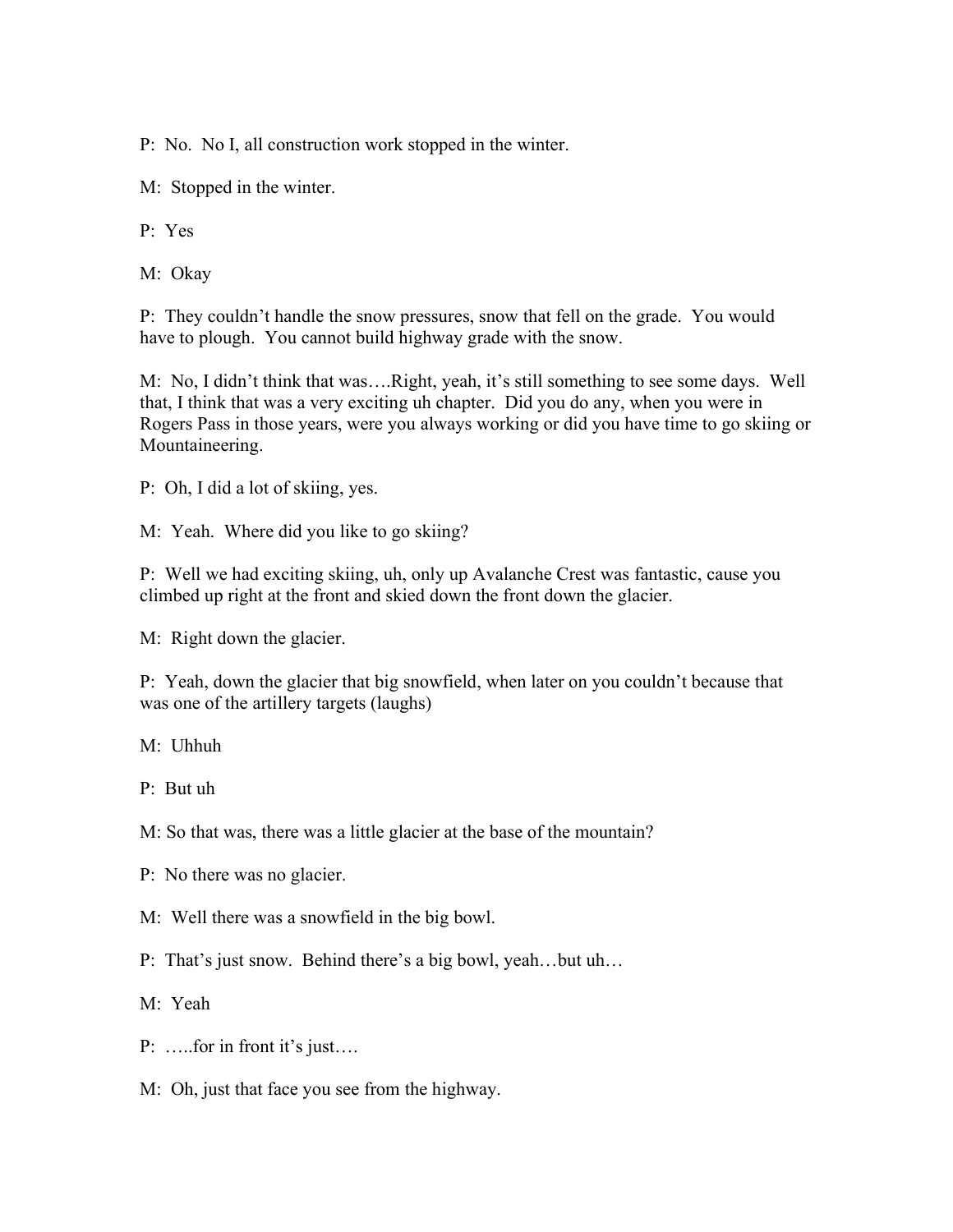P: Just the face you see from the highway, yes.

M: Right

P: That was where they had that big avalanche in 1952 was it. Big avalanche came down and stopped right behind the buildings up at the, the uh, what is it, the tunnel portal.

M: Oh, wow!

P: The tunnel got sealed. The trees knocked down and uh…

M: Well I'm not surprised, that's a big slope, yeah.

P: Oh yeah, that's a big slope, a big avalanche slope yeah.

M: It doesn't come big like that any more cause it gets controlled.

P: No it's controlled. It's an easy one to control. You can predict easily when it will build up from snowfall and the wind, and the targets are all obvious. Line-in sight for that gun.

M: Yeah, that's good. So anywhere else that you skied?

P: And then we go up to the Illecillewaet glacier. I went up to Mount Rogers; I did the first ski climb on Mount Rogers (laughs).

M: The first ski ascent.

P: The first ski ascent (laughs) yeah. My brother was in Vancouver at that time, but they came up for the Easter weekend and for us, we did a lot of ski touring together before and so we looked at the toe. Oh, we were on Mount Abbot though once. Mount Abbott was of course the observatory so it had to be visited once a week so….

M: A week.

P: A week, and that was **great** skiing down, down the gully.

M: Yeah, I used to do that.

P: Yeah. So we climbed to Mt. Abbott the first day and we looked across the valley at Mount Rogers and said that looks great, we go there.

M: Yeah. So where did you start out from? Were you living at Glacier Station so you had to walk up there from Grizzly Station?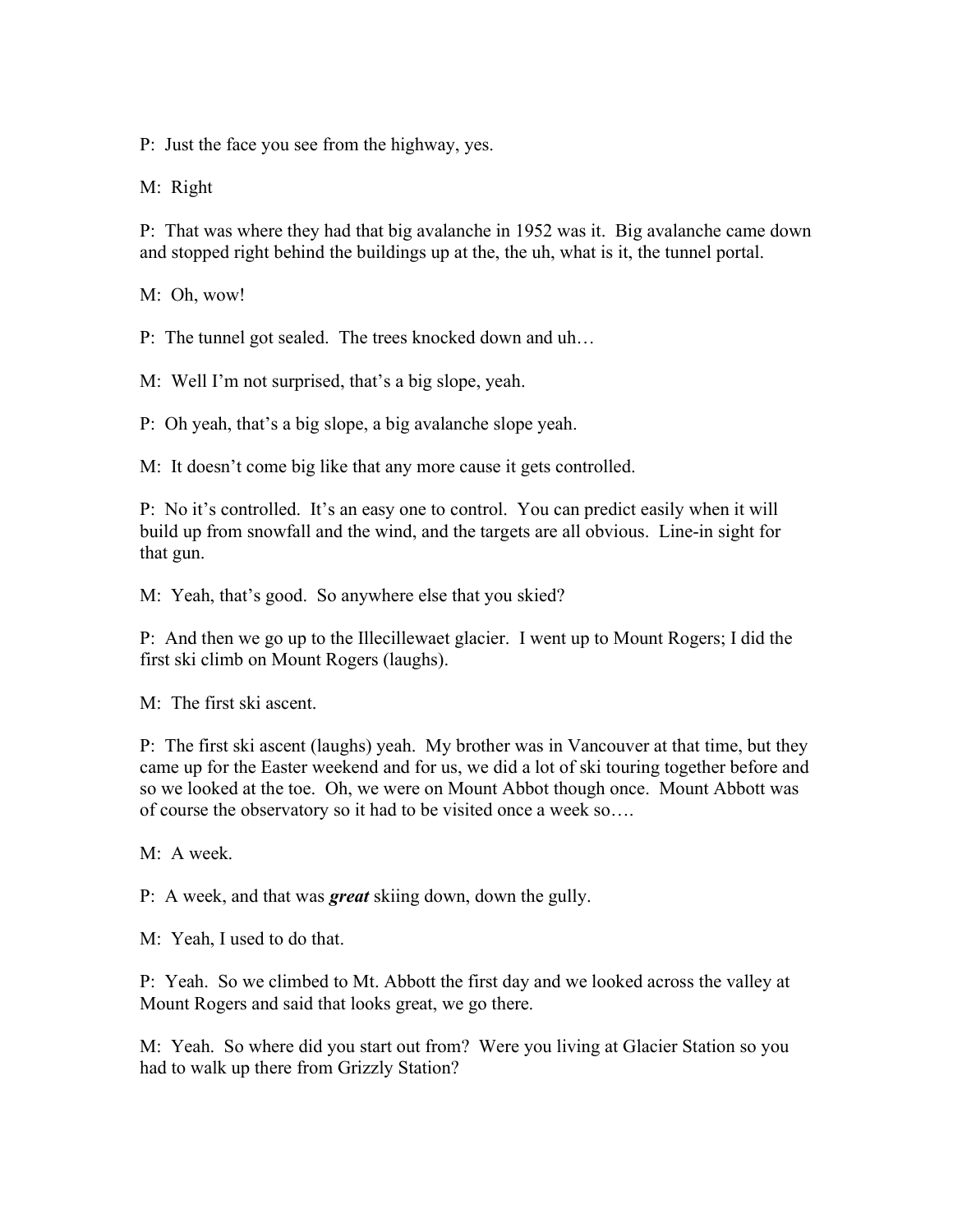P: Oh, we had to walk up there from Glacier Station.

M: That's a fairly long way.

P: Oh that's not too far and then up to the Grizzly Avalanche Path to the pass, yeah.

M: It's farther than people have to go today?

P: Yeah, it's a bit closer, yes.

M: Yes, yeah. Yeah, Mount Rogers, I've been up there it's a great view from up there.

P: Great, yeah

M: That's a good one. Any mountaineering in the summer time?

P: Oh, the closest ones uh Mount Sir Donald, and Eagle Peak and whatever it is, it's the same more or less, all the climbs around the pass huh?

M: Mhem Were there many other people climbing in those summers?

P: No. No. There were people of the Alpine Club Hut was there and so people visited the Alpine Club hut…

M: The Wheeler Hut, yeah the Wheeler Hut.

D: And in the spring Hans Moser used to come with a party into the Alpine Club for ski touring. So only for one week and that probably were all the skiers that came in the winter.

M: That was it.

P: Yeah, we sort of had the whole terrain and all the snow for ourselves, yeah.

M: (laughs) Well it must have been a great adventure.

P: Yeah.

M: Well, any ways it's been a very successful operation and uh, thank you for telling me about it.

P: It was interesting, it was the sort of opportunity that one could wish to have, and lucky we could do it.

M: That's what I was going to say, those sorts of opportunities don't sort of just come by all the time.